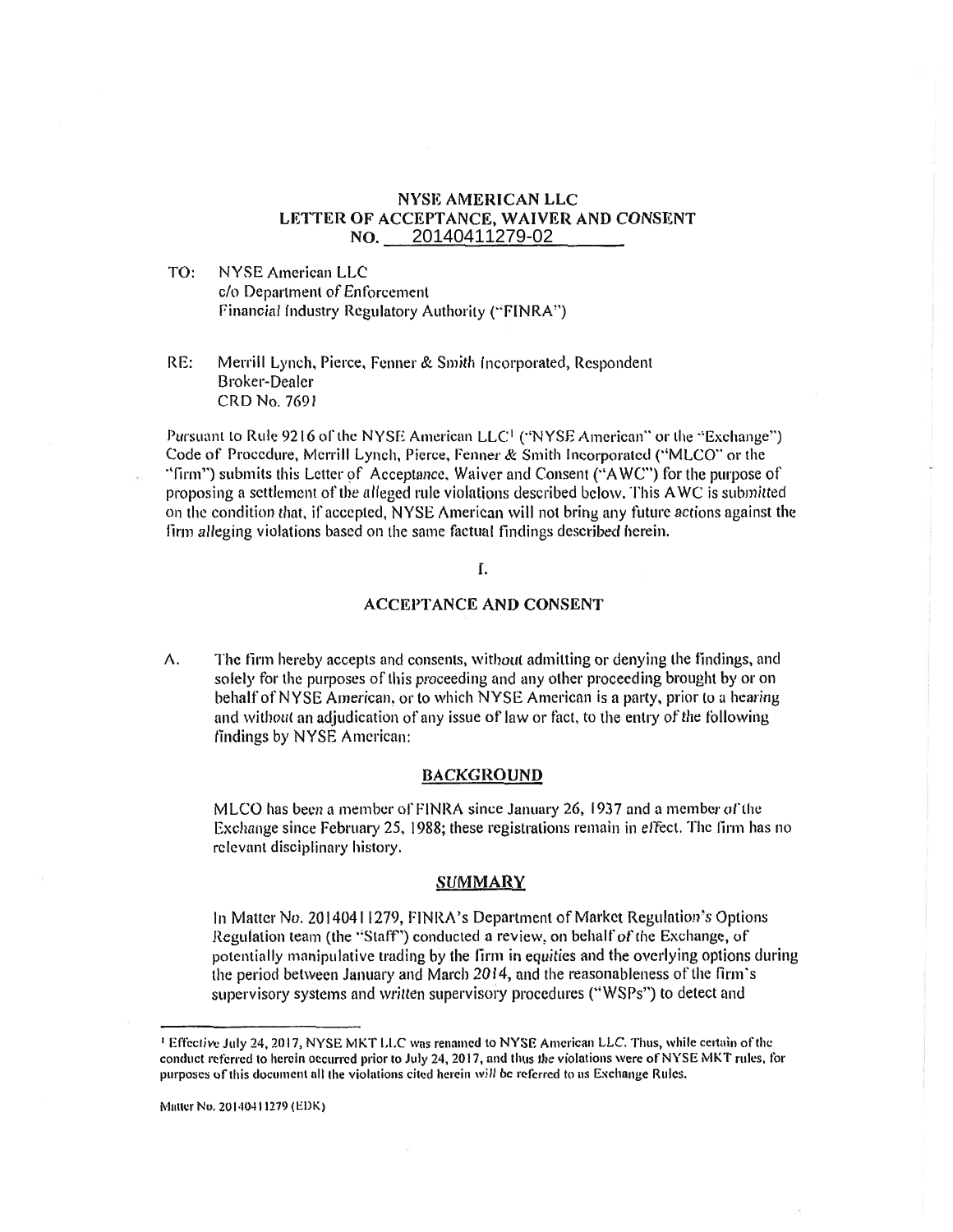prevent potential cross-product manipulation or mini-manipulation during the period between January 2014 and June 2017, later expanded to December I, 2017 (the "Review Period"). As a result of its reviews, FINRA's Department of Enforcement ("Enforcement") determined that, during the Review Period and until the firm implemented surveillances for mini-manipulation on December I, 2017, the firm had no supervisory systems or surveillances reasonably designed to ensure compliance with Exchange rules prohibiting potentially manipulative cross-product trading or minimanipulative activity. In addition, during the Review Period and through the present, the firm did not have reasonable WSPs with respect to the detection and prevention of potential mini-manipulation.

# FACTS AND VIOLATIVE CONDUCT

- 1. Exchange Rule 16 states that "[e]very member and member organization shall at all times adhere to the principles of good business practice in the conduct of his business affairs."
- 2. Exchange Rule 320 requires members and member organizations to provide for supervision and control of employees to ensure compliance with securities laws and regulations and NYSE American rules.
- 3. During the period between January and March 2014, MLCO traders, trading on behalf of the firm, on multiple occasions and trade dates, engaged in trading whereby they effected purchases or sales of equity securities in a firm proprietary account, immediately followed by purchases or sales of options overlying those securities. These transactions were potentially inconsistent with just and equitable principles of trade, because they could have disrupted the market for the equity securities and the overlying equity options. Depending on the economic rationale of the MLCO traders for effecting the transactions, these transactions could have constituted manipulative cross-product trading or mini-manipulation trading activity.
- 4. Beginning in October 2014, Staff advised the firm that it was reviewing potential mini-manipulation activity by firm traders. In furtherance of its reviews, Staff issued multiple subsequent correspondence to the firm seeking information and updates regarding the firm's surveillances and procedures to monitor for potential mini-manipulation.
- 5. Before and during the Review Period, notices were made available to the industry through public settlements involving mini-manipulation, securities industry conferences that addressed mini-manipulation, and FINRA Priorities Letters in 2012 and 2013, which highlighted mini-manipulation as an area of FINRA's focus. Despite the foregoing and the multiple letters sent by Staff to the firm beginning in October 2014, during the Review Period, the firm had no supervisory systems or surveillances reasonably designed to ensure compliance with Exchange rules prohibiting manipulative cross-product trading or mini-manipulative activity. In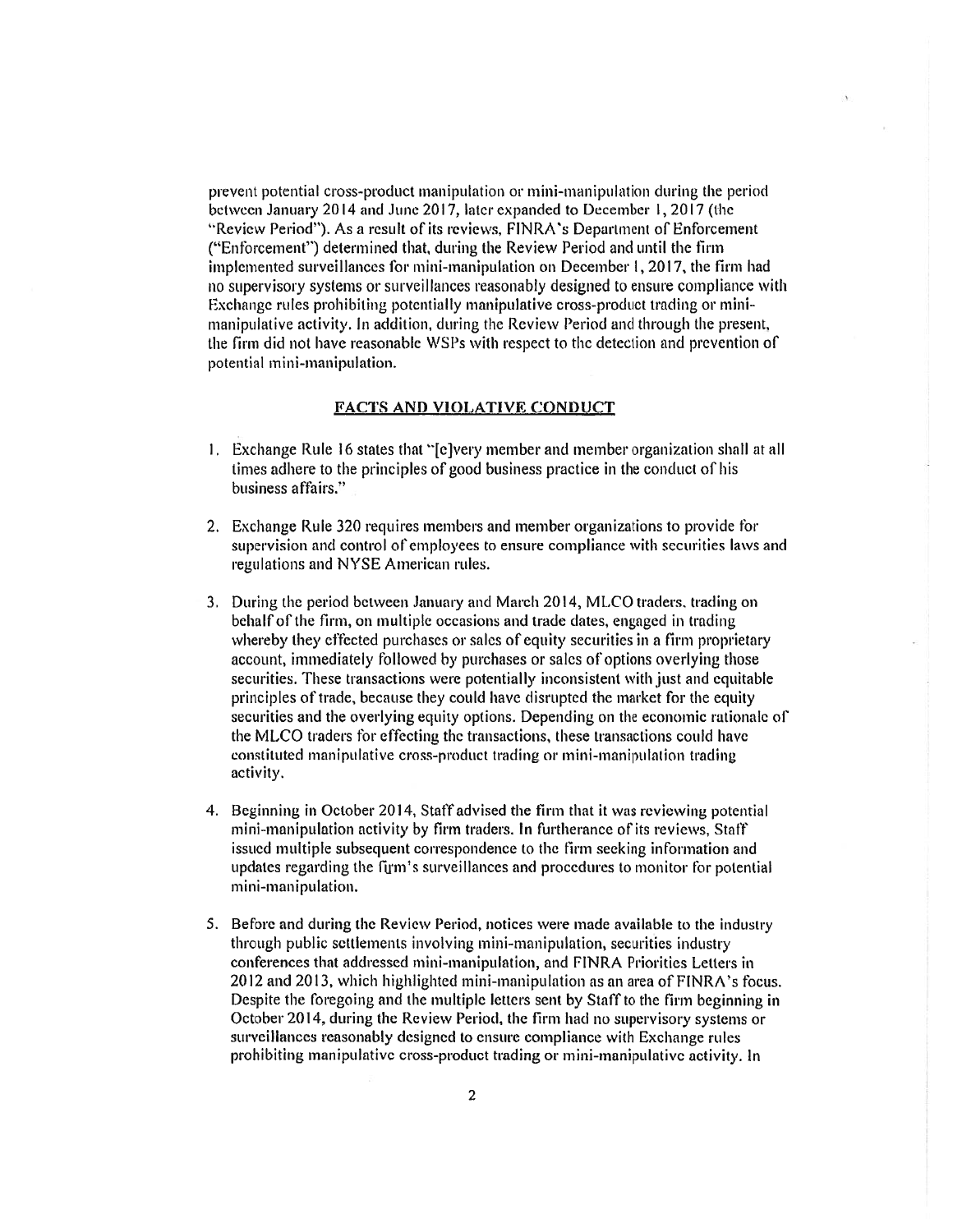addition, during the Review Period and through the present, the firm had no WSPs with respect to mini-manipulation.

6. The firm's conduct described in paragraph 5 above violated Exchange Rules 16 and 320.

B. The firm also consents to the imposition of the following sanctions:

1. a censure;

2. a tine in the amount of' \$125,000, of which \$15,625 shall be paid to NYSE American;<sup>2</sup> and

3, an undertaking to revise the firm's WSPs with respect to minimanipulation, as described in paragraph I.A.5 above. Within 30 business days of the date of the Notice of Acceptance of this AWC, a registered principal of the firm shall submit to the COMPLIANCE ASSISTANT, DEPARTMENT OF ENFORCEMENT, 9509 KEY WEST AVENUE, ROCKVILLE, MD 20850, a signed, dated letter. or an e-mail from a work-related account of the registered principal to MarketRegulationComp@finra.org, providing the following information: (I) a reference to this matter; (2) a representation that the firm has revised its WSPs to address the deficiencies described in paragraph I.A.5; and,(3) the date the revised procedures were implemented.

Additionally, acceptance of this AWC is conditioned upon acceptance of similar settlement agreements in related matters between the firm and each of the following self-regulatory organizations: (i) BOX Options Exchange LLC; (ii) The NASDAQ Options Market LLC; (iii) Nasdaq GEMX, LLC; (iv) Nasdaq ISE, LLC; (v) Nasdaq PHLX LLC; (vi) Miami International Securities Exchange, LLC; and (vii) NYSE Area, Inc.

The firm agrees to pay the monetary sanction(s) upon notice that this AWC has been accepted and that such payment(s) are due and payable. The firm has submitted a Method of Payment Confirmation form showing the method by which it will pay the fine imposed.

The firm specifically and voluntarily waives any right to claim that it is unable to pay, now or at any time hereafter, the monetary sanction(s) imposed in this matter.

The firm agrees that it shall not seek or accept, directly or indirectly, reimbursement or indemnification from any source, including but not limited to payment made pursuant to any insurance policy, with regard to any fine amounts that the firm pays pursuant to this AWC, regardless of the use of the fine amounts. The firm further agrees that it shall not claim, assert, or apply for a tax deduction or tax credit with regard to any federal, state, or local tax for any tine amounts that Respondent pays pursuant to this AWC, regardless of the use of the line amounts.

<sup>&</sup>lt;sup>2</sup> The balance of the fine shall be paid to the self-regulatory organizations referenced in the following paragraph.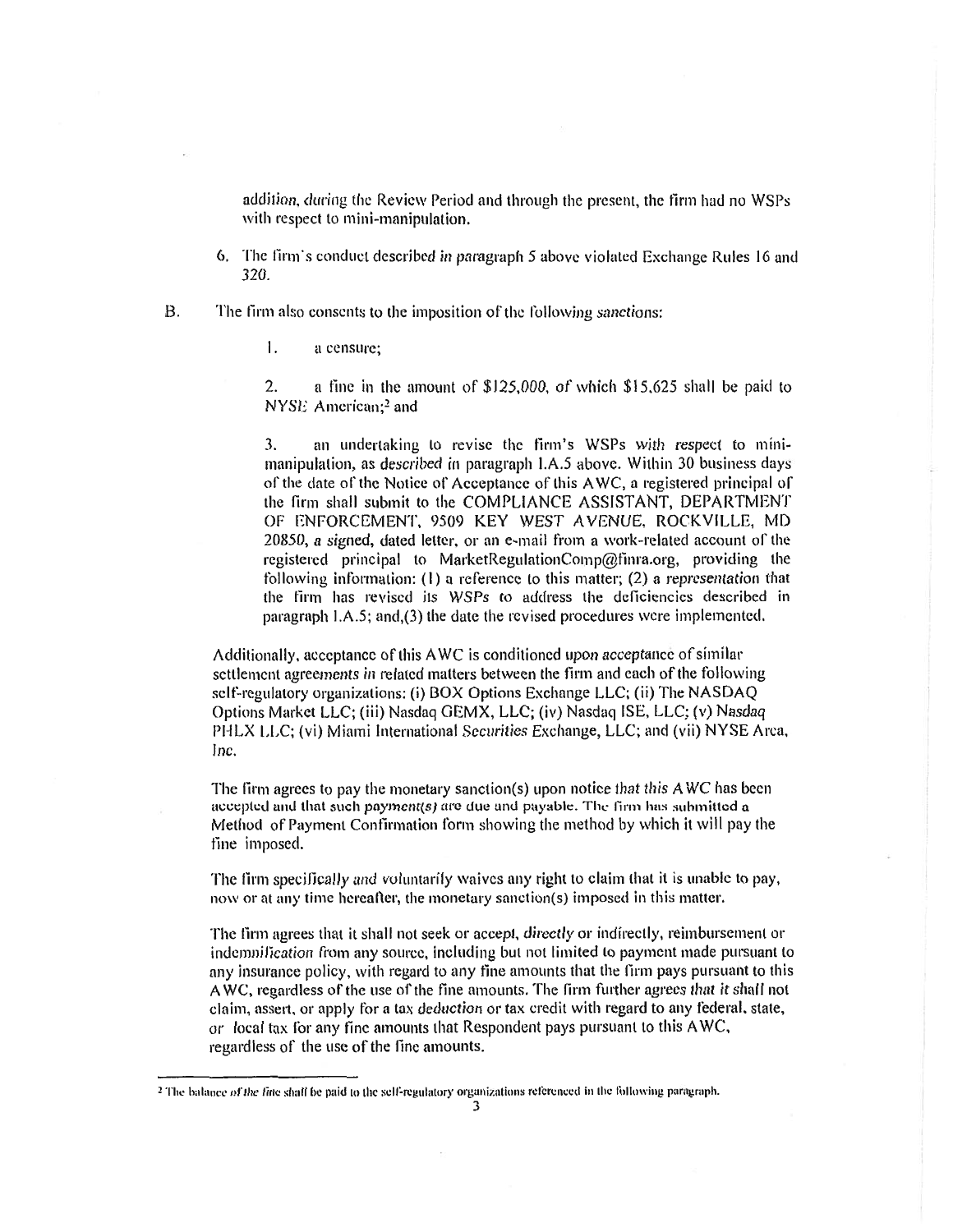The sanctions imposed herein shall be effective on a date set by NYSE Regulation staff.

#### П.

# **WAIVER OF PROCEDURAL RIGHTS**

The firm specifically and voluntarily waives the following rights granted under the NYSE American's Code of Procedure:

- A. To have a Formal Complaint issued specifying the allegations against the firm;
- B. To be notified of the Formal Complaint and have the opportunity to answer the allegations in writing;
- C. To defend against the allegations in a disciplinary hearing before a hearing panel, to have a written record of the hearing made and to have a written decision issued; and
- D. To appeal any such decision to the Exchange's Board of Directors and then to the U.S. Securities and Exchange Commission and a U.S. Court of Appeals.

Further, the firm specifically and voluntarily waives any right to claim bias or prejudgment of the Chief Regulatory Officer of NYSE American; the Exchange's Board of Directors, Disciplinary Action Committee ("DAC") and Committee for Review ("CFR"); any Director, DAC member or CFR member; Counsel to the Exchange Board of Directors or CFR; any other NYSE American employee; or any Regulatory Staff as defined in Rule 9120 in connection with such person's or body's participation in discussions regarding the terms and conditions of this AWC, or other consideration of this AWC, including acceptance or rejection of this AWC.

The firm further specifically and voluntarily waives any right to claim that a person violated the ex parte prohibitions of Rule 9143 or the separation of functions prohibitions of Rule 9144, in connection with such person's or body's participation in discussions regarding the terms and conditions of this AWC, or other consideration of this AWC, including its acceptance or rejection.

#### Ш.

#### **OTHER MATTERS**

The firm understands that:

- A. Submission of this AWC is voluntary and will not resolve this matter unless and until it has been reviewed and accepted by the Chief Regulatory Officer of NYSE American, pursuant to NYSE American Rule 9216;
- B. If this AWC is not accepted, its submission will not be used as evidence to prove any of the allegations against the firm; and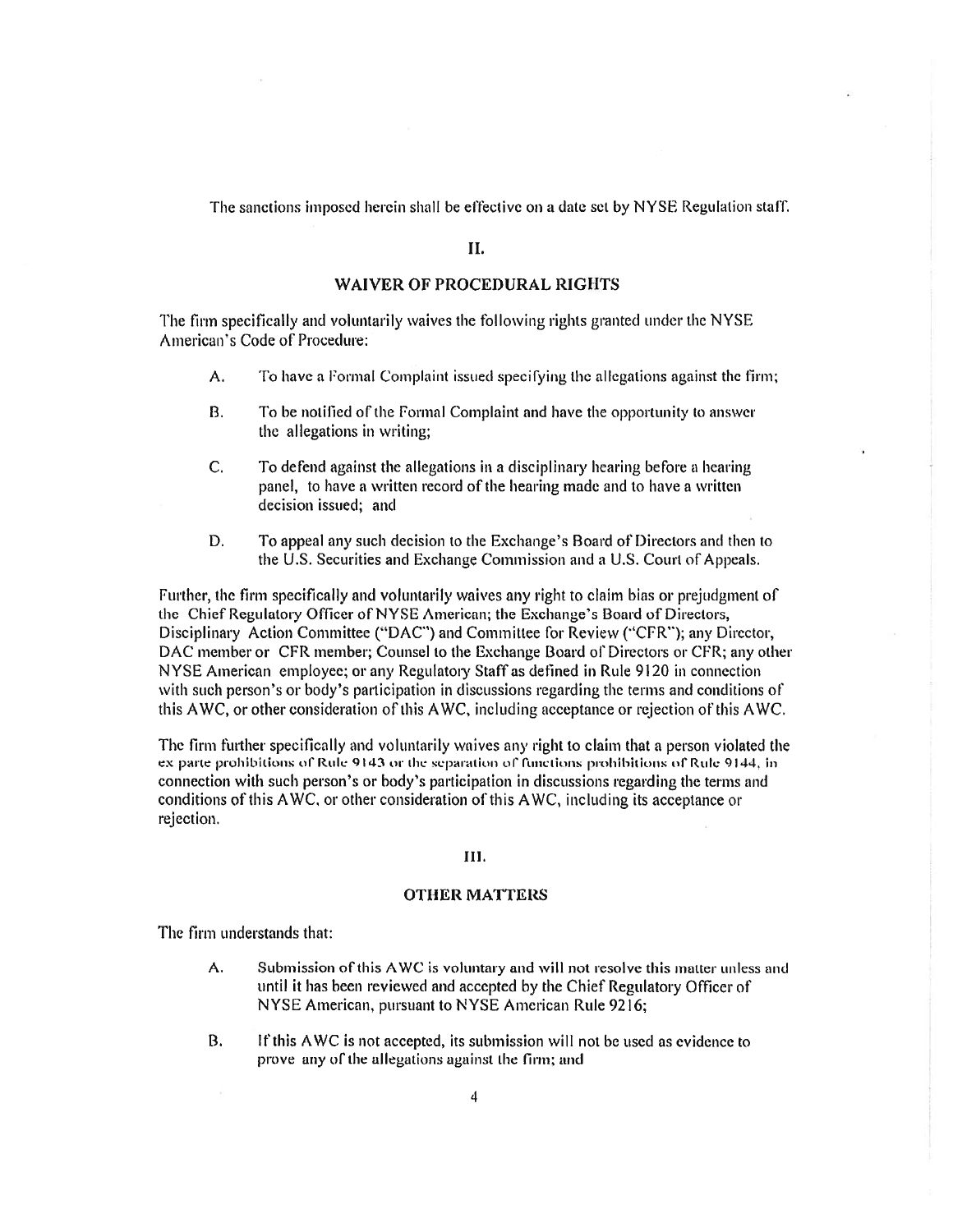- C. If accepted:
	- $1.5$ The AWC shall he sent to each Director and each member of the Committee for Review via courier, express delivery or electronic means, and shall be deemed final and shall constitute the complaint, answer, and decision in the matter. 25 days after it is sent to each Director and each member of the Committee for Review, unless review by the Exchange Board of Directors is requested pursuant to NYSE American Rule 9310(a)(1)(B).
	- 2. This AWC will become part of the firm's permanent disciplinary record and may be considered in any future actions brought by NYSE American, or any other regulator against the firm;
	- 3. NYSE American shall publish a copy of the AWC on its website in accordance with NYSE American Rule 8313;
	- 4. NYSE American may make a public announcement concerning this agreement and the subject matter thereof in accordance with NYSE American Rule 8313; and
	- 5. The firm may not take any action or make or permit to be made any public statement, including in regulatory filings or otherwise, denying, directly or indirectly, any finding in this AWC or create the impression that the AWC is without factual basis. The firm may not take any position in any proceeding brought by or on behalf of NYSE American, or to which NYSE American is a party, that is inconsistent with any part of this AWC. Nothing in this provision affects the firm's: (i) testimonial obligations; or (ii) right to take legal or factual positions in litigation or other legal proceedings in which NYSE American is not a party.
- D. A signed copy of this AWC and the accompanying Method of Payment Confirmation form delivered by email, facsimile or other means of electronic transmission shall be deemed to have the same legal effect as delivery of an original signed copy.
- E. The firm may attach a Corrective Action Statement to this AWC that is a statement of demonstrable corrective steps taken to prevent future misconduct. The firm understands that it may not deny the charges or make any statement that is inconsistent with the AWC in this Statement. This Statement does not constitute factual or legal findings by NYSE American, nor does it reflect the views of NYSE Regulation or its staff.

5